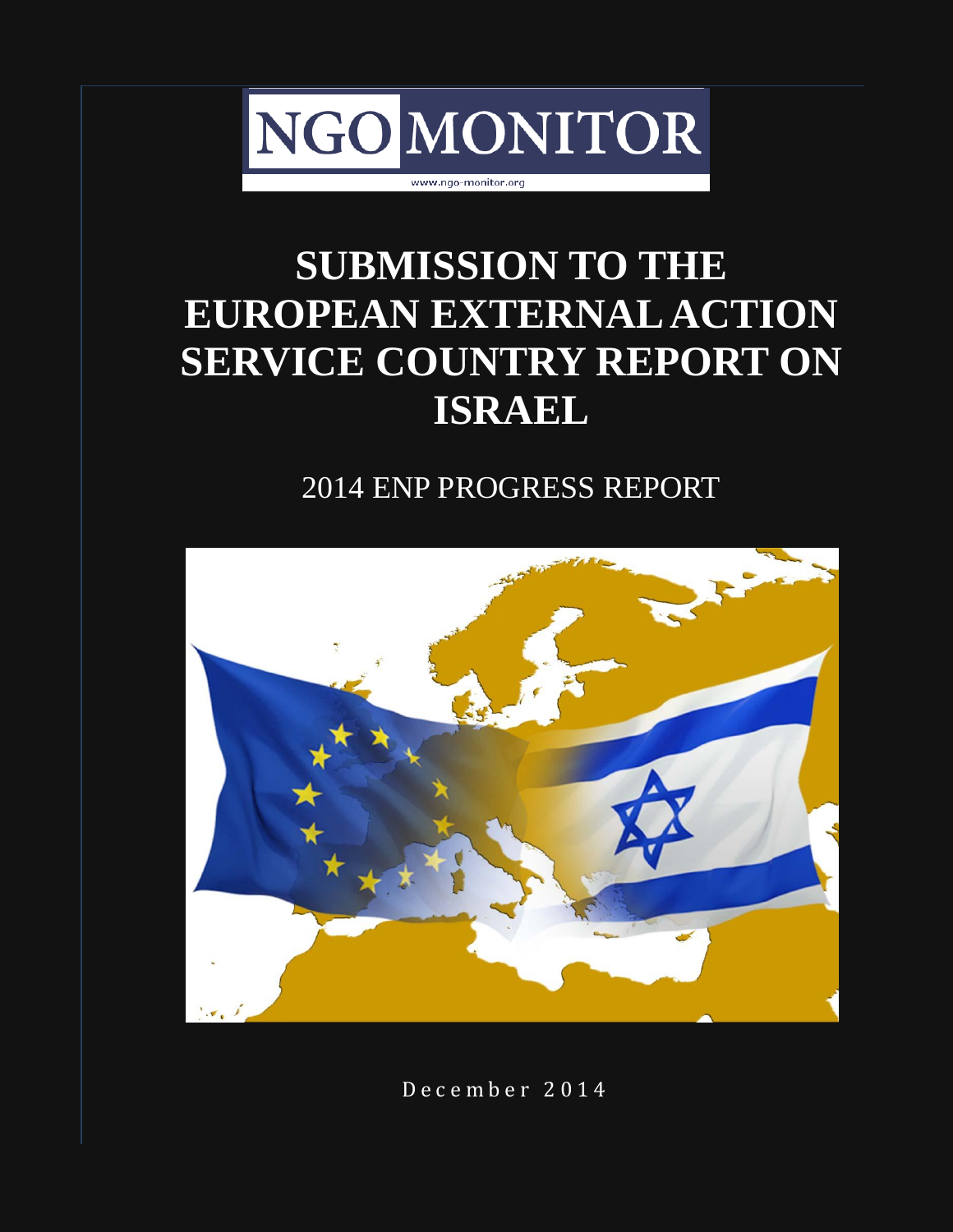## *SUBMISSION TO THE EUROPEAN EXTERNAL ACTION SERVICE COUNTRY REPORT ON ISRAEL*

*2014 ENP PROGRESS REPORT*

NGO Monitor

December 2014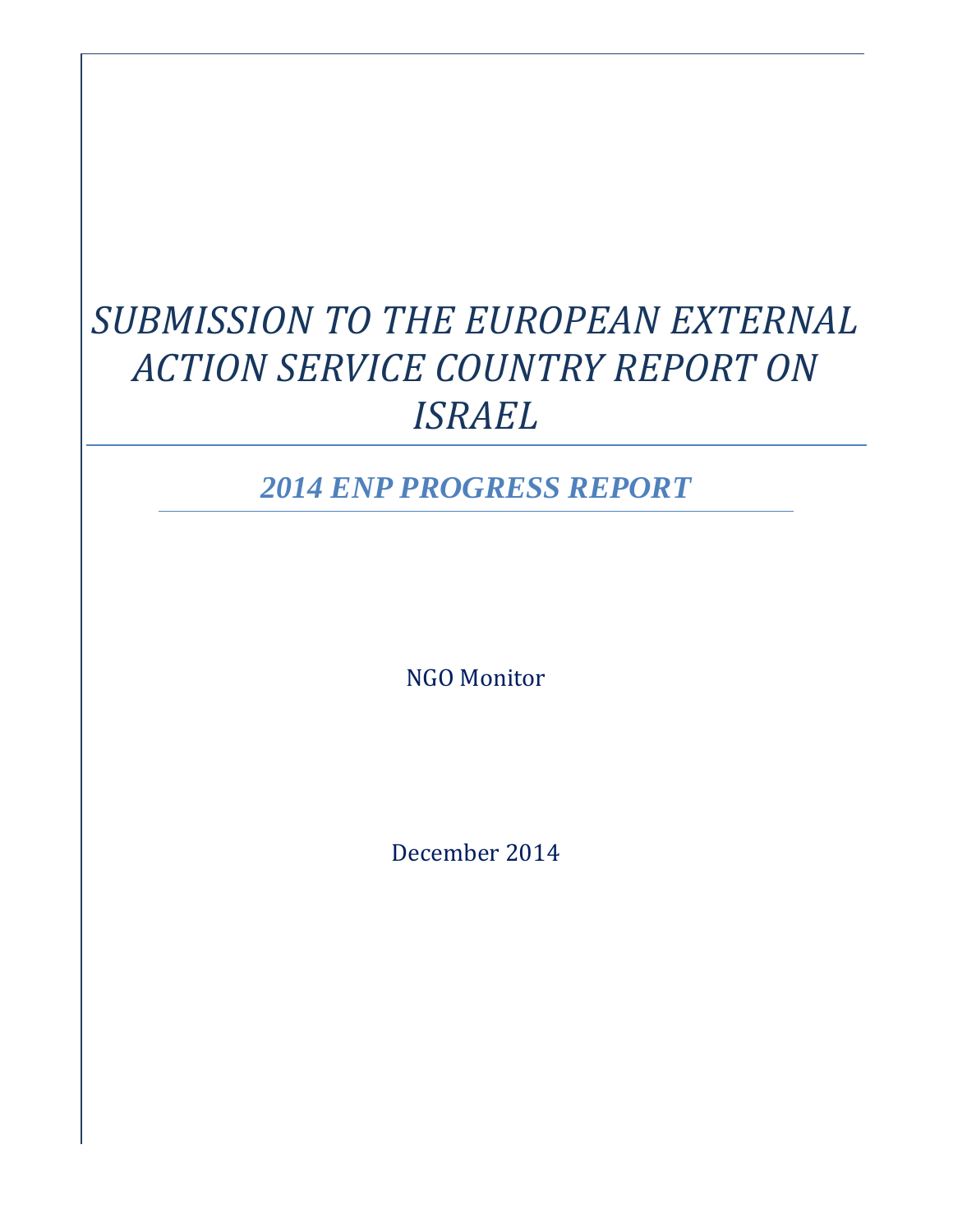# NGOMONITOR

NGO Monitor's mission is to provide information and analysis, promote accountability, and support discussion on the reports and activities of NGOs claiming to advance human rights and humanitarian agendas.

> 1 Ben-Maimon Blvd. Jerusalem 92262, Israel Tel: +972-2-566-1020 Fax: +972-77-511-7030 [mail@ngo-monitor.org](mailto:mail@ngo-monitor.org) [www.ngo-monitor.org](http://www.ngo-monitor.org/)

The Amutah for NGO Responsibility R.A. (#580465508 ע"ר)

© 2014 NGO Monitor. All rights reserved.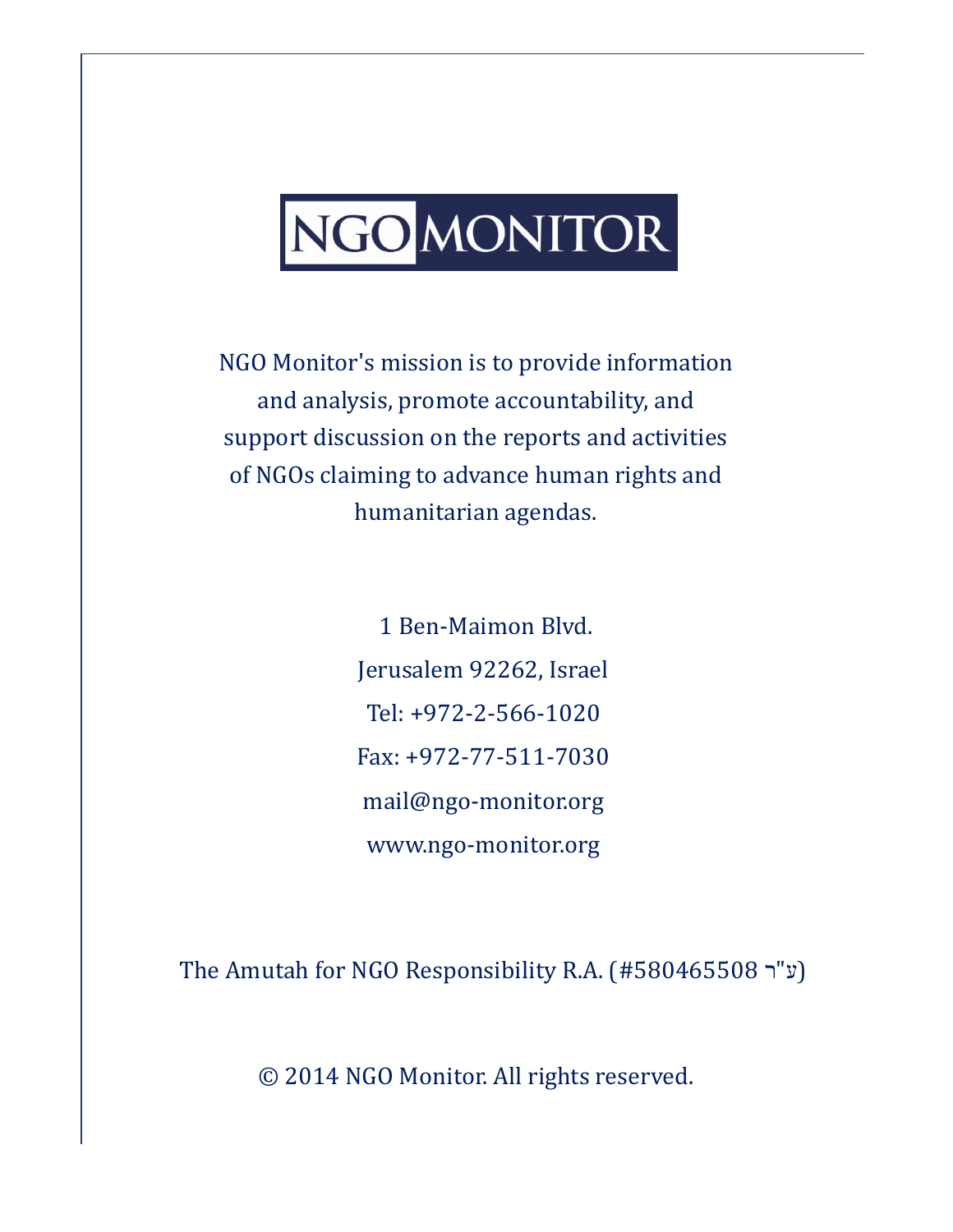# Table of Contents

#### I. Introduction

- II. Part 1: Issues From the 2013 and Previous ENP Reports
	- a. EU Reliance on Claims of Political Advocacy NGOs
	- b. Disproportionate Focus on the Arab Minority, to the Exclusion of Other Ethnic and Religious Minorities
	- c. Disproportionate Focus on the Arab-Israeli Conflict
	- d. Different Standards Applied to Israel

#### III. Part 2: Current Issues

- a. Israeli Civilians Under Attack
- b. Violence Against Palestinians/"Price Tag" Attacks
- c. Israel as a Jewish State
- d. Freedom of Expression
- e. The Bedouins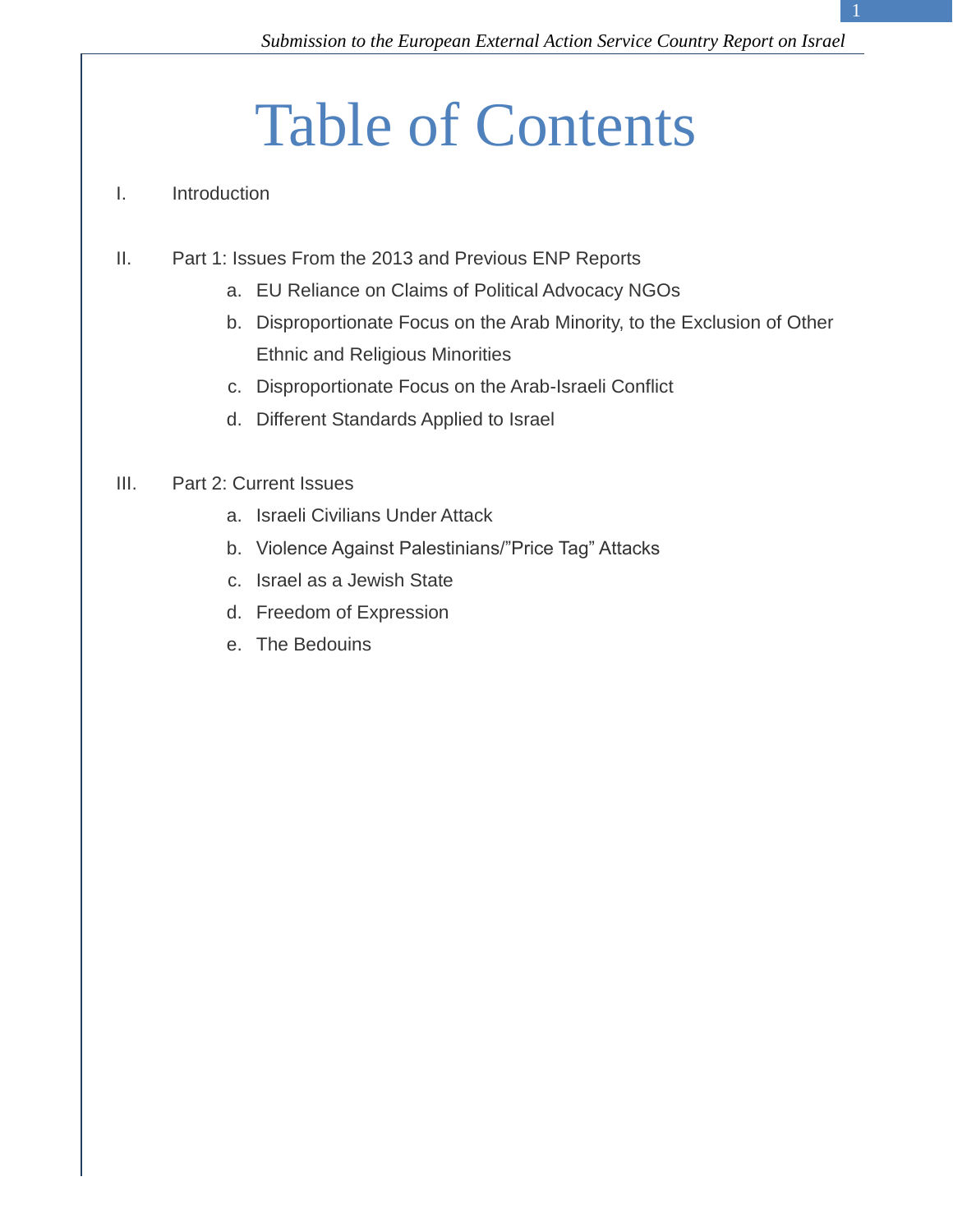## **INTRODUCTION**

 $\overline{a}$ 

This submission, presented by NGO Monitor<sup>1</sup> in advance of the European External Action Service Country Report on Israel – 2014 ENP Progress Report, focuses on the EU's reliance on claims by highly political Israeli, Palestinian, and international NGOs. Previous Progress Reports on Israel have included numerous allegations and conclusions – without question or independent verification – that originated with these NGOs.

The unreserved reliance on NGO statements contributes to the misconstrued picture of Israel that emerges in the Reports and reflects the EU's dysfunctional policy-making process towards Israel, which is characterized by major flaws in its assessment and understanding of Israeli society.

**NGO Monitor strongly recommends that, in seeking to attain an accurate picture on human rights in Israel in 2014, the EU subject NGO statements to careful scrutiny and independent verification, and consult a wider range of civil society organizations.** Given the numerous instances in which NGO statements on human rights have been shown to be inaccurate or misleading, caution must be exercised in repeating NGO claims in the 2014 ENP Progress Report. Moreover, NGO Monitor urges the EU to discontinue its practice of simultaneously funding and consulting with political NGOs that exert undue influence on EU policy.

As detailed in Part 1 of this submission, previous years' ENP Reports reflect:

- 1. EU reliance on claims of political advocacy NGOs: By simultaneously receiving funding and serving as consultants for the EU, NGOs exert a pronounced influence on EU policies. The ENP Reports for Israel rely heavily on NGOs statements, without verifying claims, checking sources, or consulting with other parties.
- 2. Disproportionate focus on the Arab minority, to the exclusion of other ethnic and religious groups: Reports neglect the challenges and complexities of Israel's broad diversity, and misrepresent the economic, social, and cultural situation in Israeli minority communities. Reports focus mainly on Israel's non-Jewish Arabs, to the exclusion of other ethnic and religious minorities.
- 3. Disproportionate focus on the Arab-Israeli conflict: NGO submissions and statements encourage the EU to focus disproportionately on Israel's relations with the Palestinians, distracting from the assessment of Israel's bilateral relations with the EU.
- 4. Different standards applied to Israel: Reports show a remarkable inconsistency in terms of human rights norms construal and application with respect to other countries.

 $1$  NGO Monitor [\(www.ngo-monitor.org\)](http://www.ngo-monitor.org/) is a Jerusalem-based research group that aims to promote critical debate and accountability of non-governmental organizations (NGOs) that claim to uphold human rights and humanitarian assistance in the Arab-Israeli conflict zone. We track the statements and activities of NGOs that exploit the language of universal human rights in order to promote politically and ideologically motivated demonization of Israel.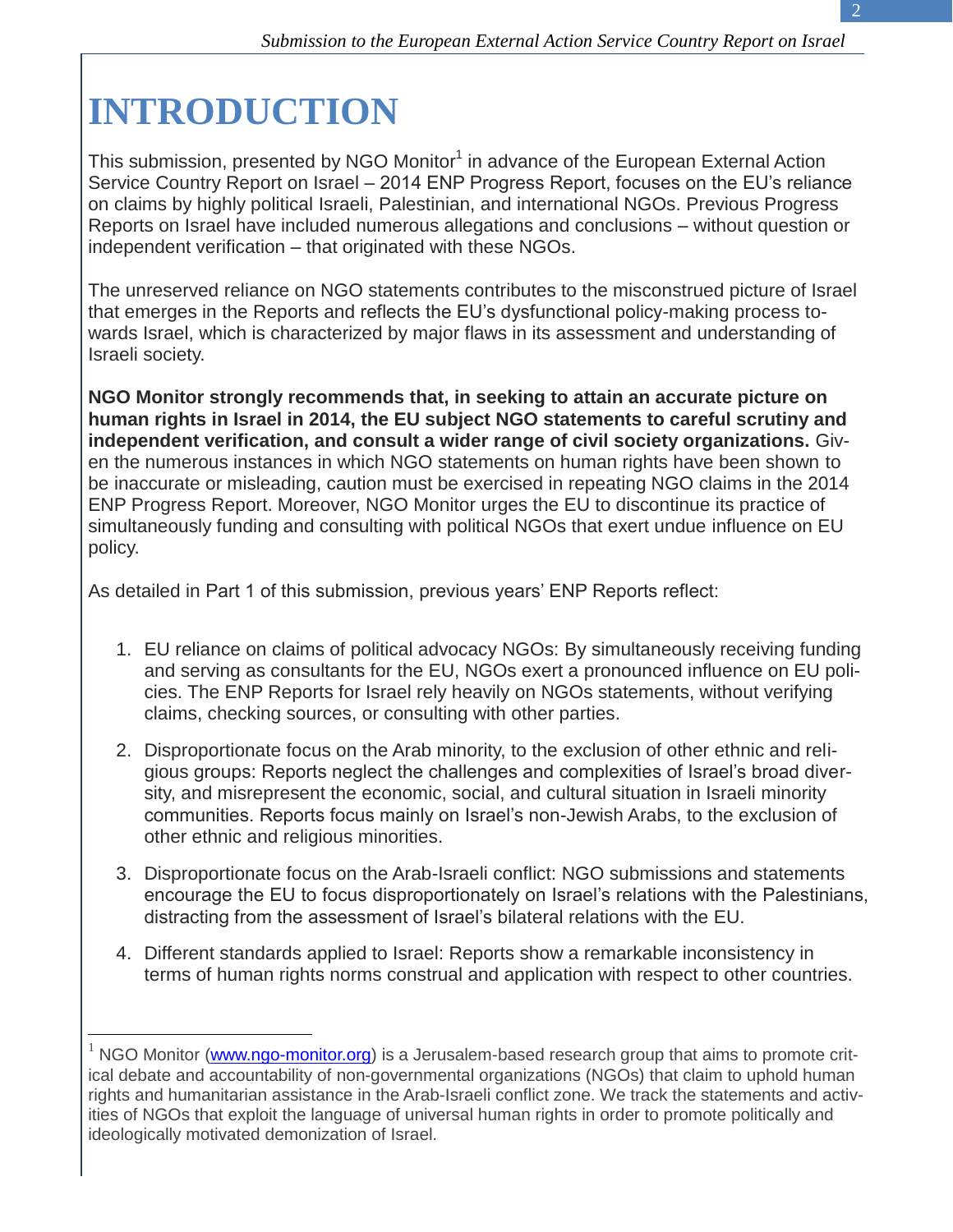The Reports reflect a double standard applied only to Israel and to no other country in the European neighborhood's Mediterranean Partnership.

Part 2 of this submission summarizes key issues regarding recent events and developments, in anticipation of their inclusion in the 2014 ENP Report.

## **PART 1: ISSUES FROM THE 2013 AND PREVIOUS ENP REPORTS**

#### **EU RELIANCE ON CLAIMS OF POLITICAL ADVOCACY NGOS**

ENP Progress Reports on Israel rely extensively on unsubstantiated NGO claims and frequently echo, paraphrase, or cite NGO statements and publications. In the 2013 Report, NGO influence is reflected in the discussions of Arab minorities (see below, Part 1B for more details), Negev Bedouins (see below, Part 2, for more details), Israel's anti-infiltration laws, proposed legislation on NGOs, administrative detention (see below), and the alleged torture and other ill-treatment of Palestinians during arrests and interrogations (see below). The Report also acknowledges close relationships with NGOs through "regular consultations on cooperation and policy issues."

For example, the 2012 and 2013 Reports criticize Israel's use of administrative detention and allege abuses by Israel's security forces. This agenda is driven by NGOs such as Amnesty International,<sup>2</sup> HaMoked,<sup>3</sup> B'Tselem, Association for Civil Rights in Israel,<sup>4</sup> and Al-Haq.<sup>5</sup>

Contrary to the NGO narrative, administrative detention is a common procedure used in security-related cases by democratic and rights-respecting states around the world, including the US and UK. Israel's use of administrative detention compares favorably $6$  to international standards, and complies with international legal standards. This was addressed by the European Parliament's Foreign Affairs committee at a September 2012 hearing on the issue, where Leonello Gabrici, Head of Division Middle East II in the EEAS (Israel, occupied territories, and MEPP), stated that Israel's actions conform with international law and that Israel takes specific measures to ensure lawful implementation. He also noted that many countries employ administrative detention measures, including European countries, and affirmed that Europe engages in constant dialogue with Israel on the subject. The 2013 ENP Report on Israel does not note the cooperation between Israel and EU on this matter; instead it reflects a

 $^2$  See http://www.ngo-monitor.org/article/amnesty\_s\_administrative\_detention\_report\_issues\_of\_credibility\_and\_bias.  $^3$  See http://eeas.europa.eu/delegations/israel/projects/list\_of\_projects/318850\_en.htm.

<sup>4</sup> See http://eeas.europa.eu/delegations/israel/projects/list\_of\_projects/335481\_en.htm.

<sup>&</sup>lt;sup>5</sup> See http://www.alhaq.org/advocacy/targets/european-union/863-al-haq-submission-to-the-eu-on-its-2014-enpprogress-report-on-israel.

 $^6$  S. Blum "Preventive Detention in the War on Terror: A Comparison of How the United States, Britain, and Israel Detain and Incapacitate Terrorist Suspects," Homeland Security Affairs, Volume IV, No.3, October 2008, available at http://www.hsaj.org/?fullarticle=4.3.1.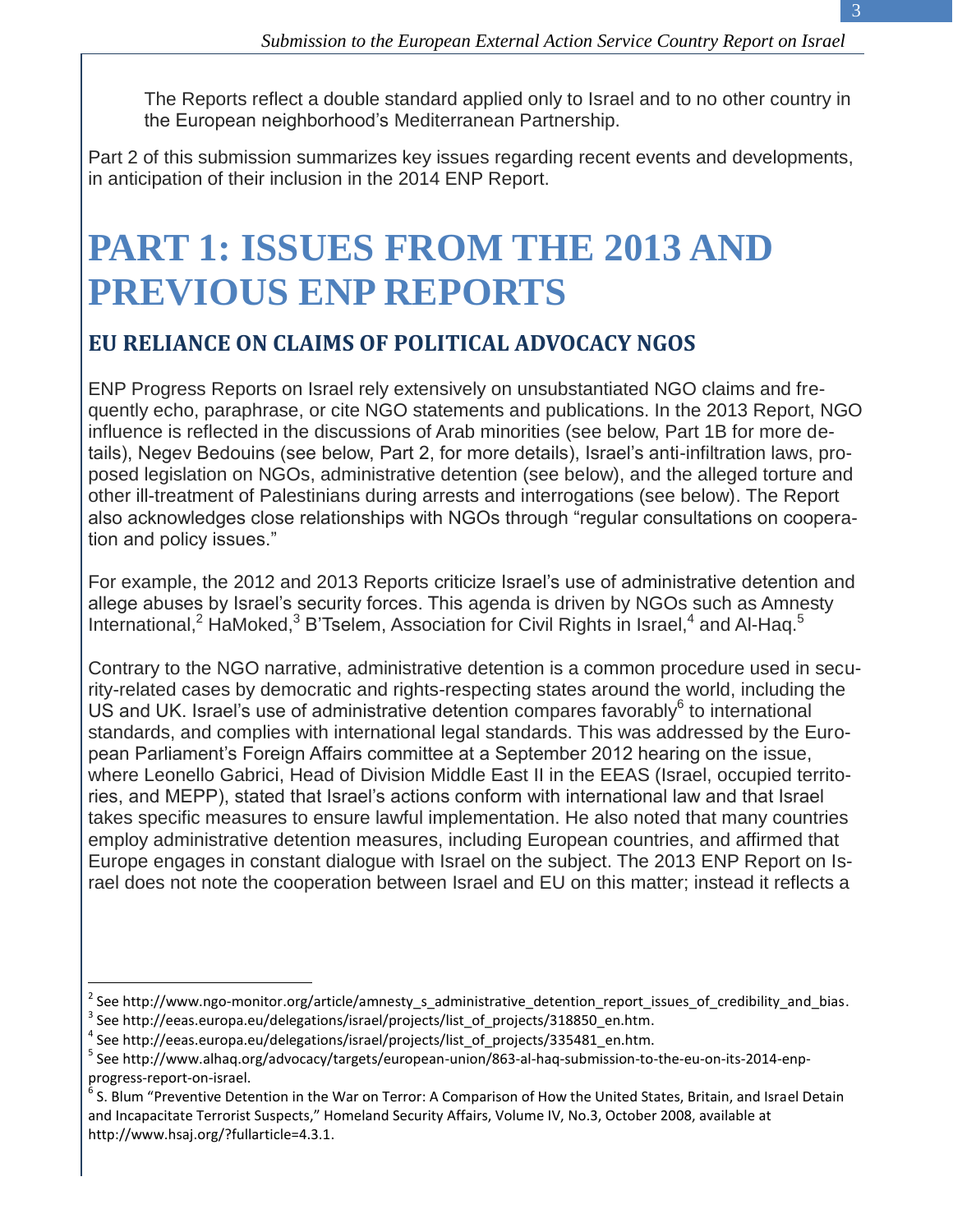narrative put forth by NGOs and condemns Israel's "excessive" and "extensive use of administrative detention without trial of Palestinians."<sup>7</sup>

The 2013 ENP Report also parrots NGO "reports of Palestinian civilian victims of torture/illtreatment." In fact, these allegations emerged from a joint submission<sup>8</sup> written by Adalah, Physicians for Human Rigths-Israel, and Al Mezan, to inform the Progress Report about Israel's "lack of accountability for violations for international law and the use of torture and/or cruel, inhuman and degrading treatment against Palestinian prisoners and detainees."

Reliance on these three NGOs is highly problematic and may reflect inappropriate lobbying of EU bodies with funds supplied by the EU itself. In 2009-2012, Adalah received a grant of €627,526<sup>9</sup> from the European Union via the European Instrument for Human Rights and Democracy (EIDHR) for the project "Combating and Preventing Torture and Ill-Treatment of Palestinian Prisoners." This project was in partnership with Physicians for Human Rights-Israel and Al Mezan. Adalah then received another three-year (2013-2016) grant of  $\epsilon$ 717,994<sup>10</sup> for a project with an almost identical description; it is unknown whether Physicians for Human Rights-Israel and Al Mezan are formal partners on this project, as well. As noted below, these three NGOs filed a submission $11$  on this topic in advance of the 2014 ENP Report on Israel.

As this example shows, NGOs are able to greatly influence Reports because of their unique relationships with EU institutions such as the European Commission, the EU Delegation to Israel, and the EU Representative Office for the West Bank and Gaza Strip. In addition to being beneficiaries of EU funding, NGOs serve as political consultants to the EU. This doublepartnership status affords NGOs a large degree of authority within the EU through a closed "echo chamber,"<sup>12</sup> in which EU funding facilitates the very NGO lobbying that informs EU policy. These privileged relationships inhibit debate and help steer future EU funding to likeminded NGO activities.

Other instances of the EU's improper relationships with NGOs include leaked internal documents from EU offices to Israeli NGOs. One case involves the political advocacy group Breaking the Silence, which reportedly received and then disclosed to the media the "2012 EU Head of Mission Jerusalem Report." The report, which recommended various sanctions against Israel and was not shared with the Israeli government, was largely based on unverified statements and prejudicial opinions of NGOs, which themselves receive funding from the EU and European governments.

 $^7$  European Commission "Implementation of the European Neighbourhood Policy in Israel Progress in 2013 and Recommendations for Action" March 27, 2014, available at [http://eeas.europa.eu/enp/pdf/2014/country-reports/israel\\_en.pdf.](http://eeas.europa.eu/enp/pdf/2014/country-reports/israel_en.pdf) Page 19.

<sup>&</sup>lt;sup>8</sup> "Joint input to the ENP Country Report on Israel 2013 Human rights of prisoners and detainees held in Israel, with focus on Torture/CIDT" November 2013, available at http://adalah.org/Public/files/English/International\_Advocacy/ENP/Jointinput-Prisoners-ENP-Israel-Oct-2013.pdf.

<sup>&</sup>lt;sup>9</sup> See http://eeas.europa.eu/delegations/israel/projects/list\_of\_projects/148034\_en.htm.

<sup>10</sup> See http://eeas.europa.eu/delegations/israel/projects/list\_of\_projects/318873\_en.htm.

<sup>&</sup>lt;sup>11</sup> "Adalah, Al Mezan Center for Human Rights, and Physicians for Human Rights-Israel Joint NGO submission to EU ENP Progress Report of Israel 2014" October 29, 2014, available at

http://adalah.org/Public/files/English/International\_Advocacy/ENP/Adalah-AlMezan-PHR-ENP-Torture-Report-Oct-2014.pdf.

<sup>&</sup>lt;sup>12</sup> NGO Monitor, "EU Documents Repeat False NGO Claims and Increase Tension" May 14, 2014, available at http://www.ngo-monitor.org/article/highly\_sensitive\_eu\_reports\_based\_on\_false\_ngo\_claims.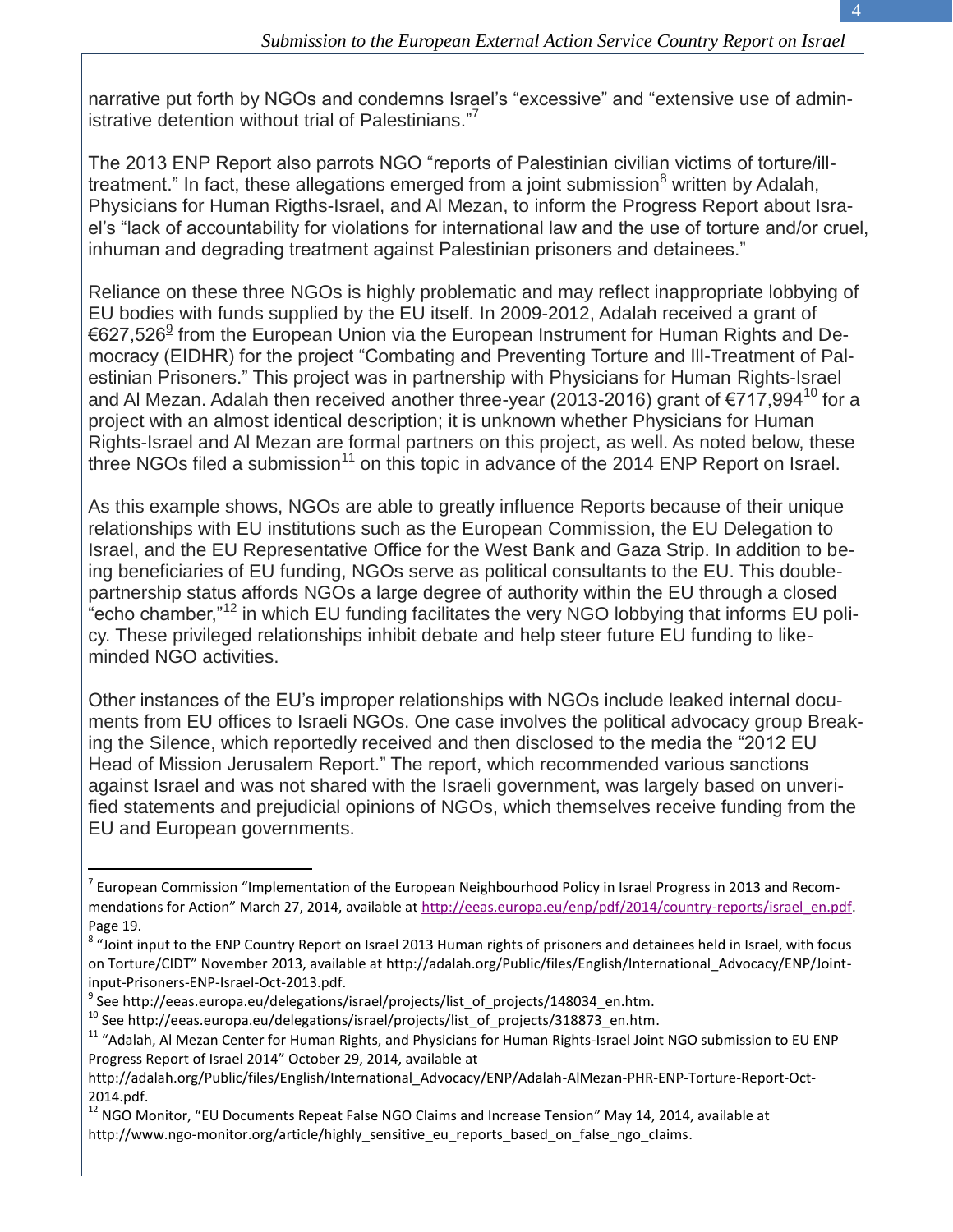5

As a result, the EU's close cooperation with selected political advocacy NGOs produces damaging and ill-informed policies. It also violates democratic and diplomatic norms, and stands in stark contrast to good governance standards that require consultation with a wide spectrum of political positions and expertise when formulating policy.

#### DISPROPORTIONATE FOCUS ON THE ARAB MINORITY, TO EXCLUSION OF OTHER ETHNIC AND RELIGIOUS MINORITIES

Israeli society is complex and diverse, comprising many ethnic, linguistic, cultural, and religious minority groups. However, examination of ENP Progress Reports shows that "minorities" within Israel refer almost exclusively to Israel's non-Jewish Arab citizens, with few exceptions. This is demonstrated, for example, in the Reports' reference to the percentage of Arabs working in the public sector. The numbers of Ethiopian, Mizrachi, Ultra-Orthodox, Druze, Christian, Cherkess, Baha'í, disabled, or other minority and special status groups are not mentioned or of apparent concern.

This reflects a superficial understanding of Israel's social reality, in which challenges are limited only to its non-Jewish Arab population. The Reports also fail to consider Israel's complicated political context in this regard, such as Arab-Jewish tensions, governance in the Arab sector, or Arab community structure.

For example, the 2010 and 2011 Reports mention proposed legislation that is believed to have had an adverse impact on the Arab-Israeli population. The Reports focus on the "Naqba" bill, which prevents state funding to entities that reject Israel as a "Jewish and democratic state" or commemorate Israeli Independence Day as a day of mourning. The law does not prevent Arab-Israelis (or any Israelis) from holding such events if they so choose. Yet, the Reports suggested that this bill can potentially harm freedom of expression and "alienate the Arab Israeli minority."

Such an assertion perpetuates divisive narratives within Israeli society, as well as a hostile attitude toward state institutions. This can lead to less cooperation and further marginalization of the Arab minority by sharpening tensions and differences. As with other ENP countries, the EU should instead encourage the integration of minorities into society.

An additional problem with regard to minorities joins the aforementioned reliance on NGOs with a disproportionate focus on Israeli-Arabs. In the 2013 ENP Report's section on the "rights of people belonging to minorities," which deals primarily with the Arab segment of Israel, the EU writes, "according to **reports**, cuts in the state budget for 2013-2014 will have a negative effect on the incomes of Arab-Israeli families, as national budgetary priorities focus on areas which do not include the Arab-Israeli population" (emphasis added). The nature of and source for these anonymous "reports" are not provided, nor is it clear whether the EU verified these claims.

The allegations from the anonymous "reports" are juxtaposed with concrete data from the Israeli Prime Minister's Office, which specifies the amounts and timeframes of government investment in economic development in the Arab sector. The inclusion of anonymous, unsourced, speculative conjecture, in the face of specific numbers from an Israeli government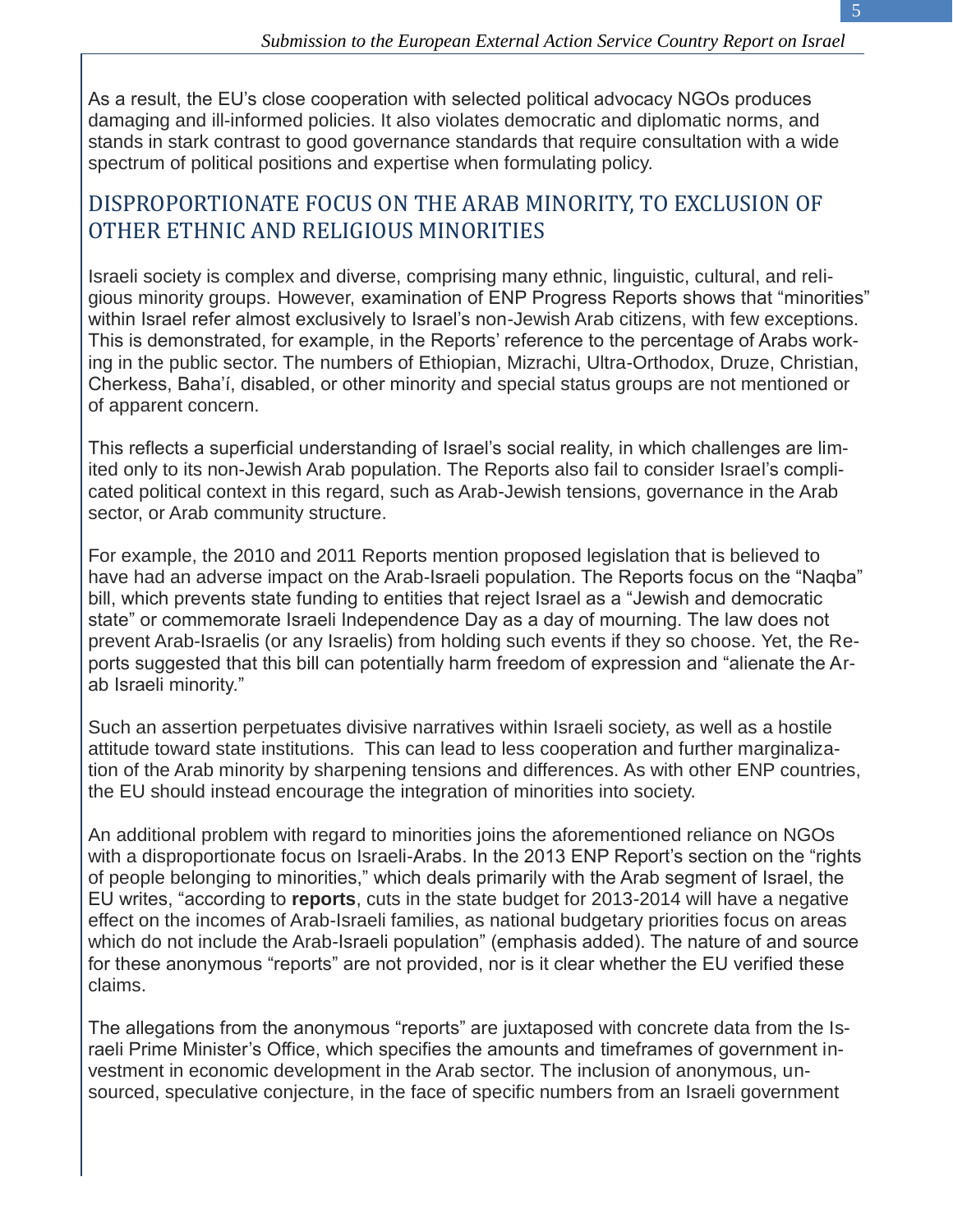6

source, is but one example of responsible policy-making coming at the expense of a hostile counter-narrative to the Israeli government.

Notably, the Reports also fail to credit Israel's institutional avenues for the promotion of diversity and respect for minority rights, such as the Department on Minorities in the Ministry of Economy, the Committee on Arab Education in the Ministry of Education, and representatives of the Arab minorities in Israeli institutional bodies, including ministries, tribunals, and diplomatic posts.

#### DISPROPORTIONATE FOCUS ON THE ARAB-ISRAELI CONFLICT

ENP Reports focus extensively on the Arab-Israel conflict and Israel's policy toward the West Bank. Comparatively, ENP Reports on other countries do not devote the same attention to conflicts. For example, the Morocco ENP Report only marginally discusses the Western Sahara dispute, and avoids terms such as "occupied territories." The Turkey ENP Report similarly reflects the EU's marginal concern with conflict in Kurdish areas; the Report refers only minimally to internally displaced persons without expanding on armed conflict.

Historically, the separate section devoted to the Arab-Israel conflict ("Israel's Responsibilities in the Occupied Territories") was not part of the EU's ENP Reports on Israel. This section, which deviates from the template of ENP Reports for other countries, was added to the 2011 Report on Israel following significant lobbying efforts<sup>13</sup> from highly politicized NGOs, further demonstrating an overemphasis on the conflict. This influence that NGOs exert over the ENP process and EU policy led directly to the increased criticism of Israel.

Several NGOs made submissions in advance of the 2014 ENP Progress Report, focusing exclusively on the conflict. For example, Al-Haq, an organization that demonizes Israel by advancing false accusations of apartheid,<sup>14</sup> racism, and colonialism, submitted<sup>15</sup> unsubstantiated allegations of human rights violations, such as "willful killings" of Palestinians on the basis of "anonymous" and unverified "medical reports." The submission also cites publications by UN-OCHA, which also heavily relies on NGOs claims.<sup>16</sup> In so doing, Al-Haq uses a single sentence from the 2005 EU-Israel Action Plan as the basis for a 15-page attack against EU-Israel relations, pushing an agenda that privileges the conflict to the exclusion of all other issues. And, as mentioned above, the political NGOs Adalah, Al-Mezan, and Physicians for Human Rights-Israel wrote a joint submission to the ENP Progress Reports in 2013 and 2014, alleging Israeli use of torture on Palestinian prisoners.

<sup>&</sup>lt;sup>13</sup> Euro-Mediterranean Human Rights Network, "A Human Rights Review on the EU and Israel – Mainstreaming or Selectively Extinguishing Human Rights?" December 2005, available at

[http://electronicintifada.net/sites/electronicintifada.net/files/artman2/1/hr\\_review\\_on\\_eu\\_and\\_israel\\_.pdf.](http://electronicintifada.net/sites/electronicintifada.net/files/artman2/1/hr_review_on_eu_and_israel_.pdf) Page 9.

<sup>&</sup>lt;sup>14</sup> Middle East Project of the Human Sciences Research Council of South Africa, "Occupation, Colonialism, Apartheid: A reassessment of Israel's practices in the occupied Palestinian territories under international law," May 2009, available at http://www.alhaq.org/attachments/article/232/occupation-colonialism-apartheid-executive.pdf.

<sup>&</sup>lt;sup>15</sup> Al-Haq, "Al-Haq Submission to the EU on its 2014 ENP Progress Report on Israel," October 15, 2014 available at http://www.alhaq.org/images/stories/PDF/2012/Al-Haq\_Submission\_to\_the\_EU\_on\_its\_Report\_on\_Israel.pdf.

<sup>&</sup>lt;sup>16</sup> NGO Monitor, submission to Human Rights Council, Twenty-seventh session, Agenda item 7, "Written statement submitted by the Amuta for NGO Responsibility, a non-governmental organization in special consultative status," August 25, 2014 available at http://ngo-

montor.org/data/images/File/UN\_Issues%20Related%20to%20UNOCHA%E2%80%99s%20%E2%80%9CProtection%20Clust er%E2%80%9D%20Regarding%20Gaza.pdf.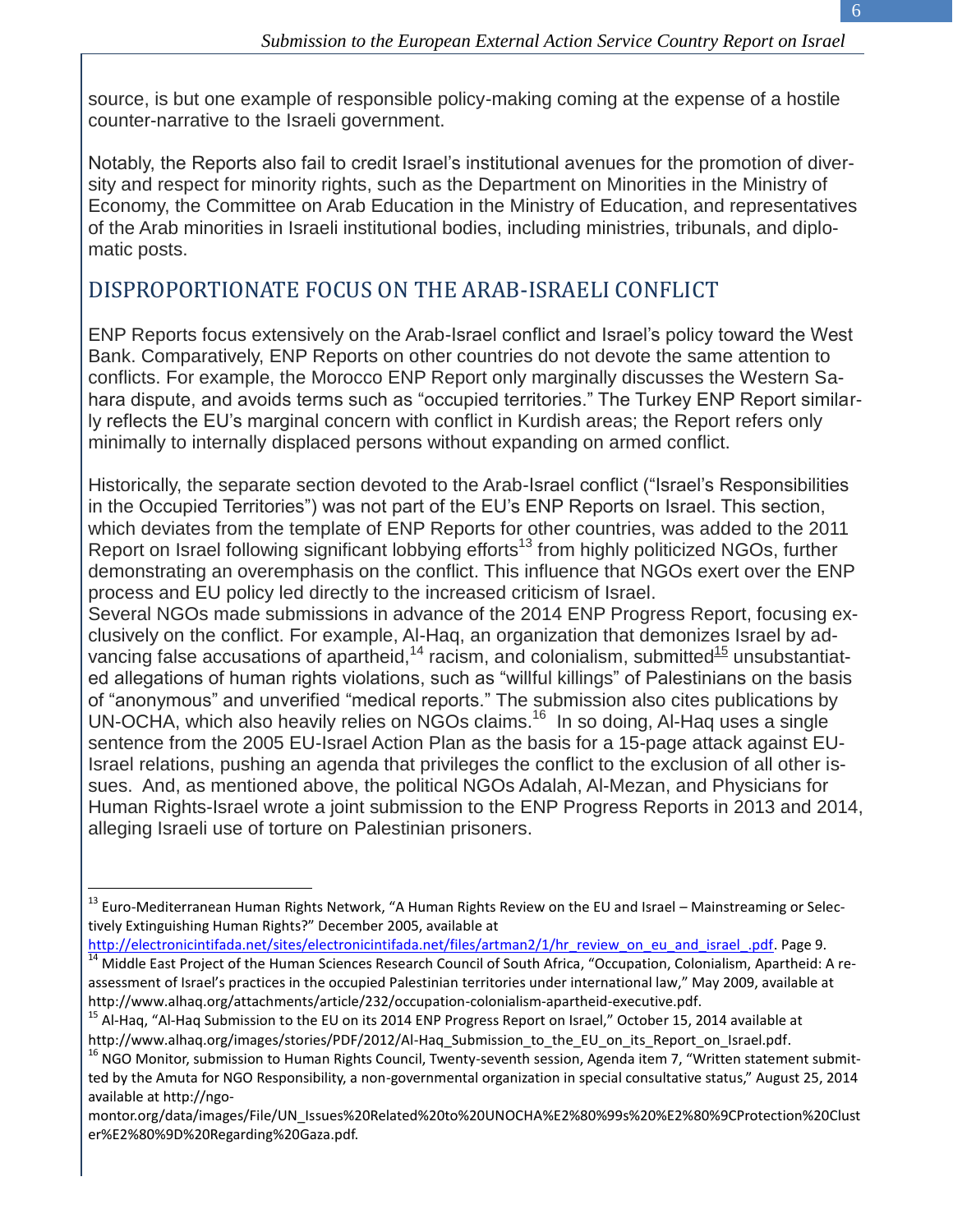The EU's disproportionate focus on the Arab-Israeli conflict is also reflected in EU funding for NGOs in the region. NGO Monitor's analysis<sup>17</sup> of European Instrument for Democracy and Human Rights (EIDHR) funding in 2007-2010 (the most recent available comprehensive data) reveals that funding targeting local projects in Israel, local projects in "OPT," and projects that address Israel and "OPT" jointly (Israel/OPT) received more than  $\epsilon$  11 million – more than any other target country. Israel and "OPT" received a majority (57%) of EIDHR country based support funding directed at the Middle East, while Syria, Iraq, Iran, Oman, Saudi Arabia, and the UAE received no funding for EIDHR projects directed at specific countries.

The majority of these grants support NGOs that adopt and promote a Palestinian political narrative and engage in political warfare campaigns against Israel. The EU's disproportional allocation of funding enables these politicized NGOs to exert excessive influence over the Reports' narrative and EU policy, to the detriment of bilateral EU-Israel relations.

#### DIFFERENT STANDARDS APPLIED IN ISRAEL

NGO Monitor's analysis of ENP Reports indicates that the EU applies different human rights norms and international standards among Southern Neighborhood states. The most significant inconsistencies pertain to minority protection norms and human rights in conflict zones.

With respect to minority rights norms, ENP Reports on Israel often criticize the alleged systemic discrimination of minorities, with a focus on Israeli-Arabs, as noted above. This includes denouncements of a low level of inclusion of Arabs in public office, the alleged restriction on Arab freedom of expression and religion (the latter in reference to security measures that limit access to the Temple Mount during periods of terror and high tension), and criticism of the "Nakba" Law. The highly politicized views in the Reports echo language in publications from EU-funded NGOs, including Adalah,<sup>18</sup> Mossawa,<sup>19</sup> and Association for Civil Rights in Israel.<sup>20</sup> Certain European states – France for example – do not recognize the existence of minority rights; Italy, Germany, and the UK only selectively acknowledge minority cultural, linguistic, or religious rights. In addition, **international law does not obligate a state to promote a minority narrative that is contrary or incompatible with the state's principles and views**. In this way, Israel is under no obligation to fund the Palestinian "Nakba narrative," which portrays the 1948 establishment of Jewish sovereignty in Israel as a disaster for Arabs. Finally, regarding Israel's alleged restrictions on freedom of religion, the ENP Reports condemn security measures restricting Muslim access to holy sites in order to prevent violent conflict. However, the Reports apply a double standard by praising Israeli authorities' restriction of non-Muslims' access to the Temple Mount.

 $20$  The Association for Civil Rights in Israel, "The Nakba Law" November 9, 2011 available at http://www.acri.org.il/en/knesset/nakba-law/.

 $\overline{a}$ <sup>17</sup> NGO Monitor "EIDHR: Additional European Funding for Mideast Conflict Groups," March 16, 2010 available at http://www.ngo-monitor.org/article/eidhr\_additional\_european\_funding\_for\_mideast\_conflict\_groups0.

<sup>&</sup>lt;sup>18</sup> Joint submission from Adalah, "The EU and the Palestinian Arab Minority in Israel" February 2011 available at https://www.scribd.com/fullscreen/117502230?access\_key=key-

<sup>1</sup>cz23wdtubk1siks1otk&allow\_share=true&escape=false&view\_mode=scroll.

<sup>&</sup>lt;sup>19</sup> Joint submission from The Mossawa Center, "Suggested Issues for Consideration Regarding Israel's Combined 14<sup>th</sup>, 15<sup>th</sup>, and  $16^{th}$  Periodic Report to the UN Committee on the Elimination of All Forms of Racial Discrimination (CERD)," January 2012 available at http://www.mossawacenter.org/my\_documents/publication2/2011%20CERD%20Submission.pdf.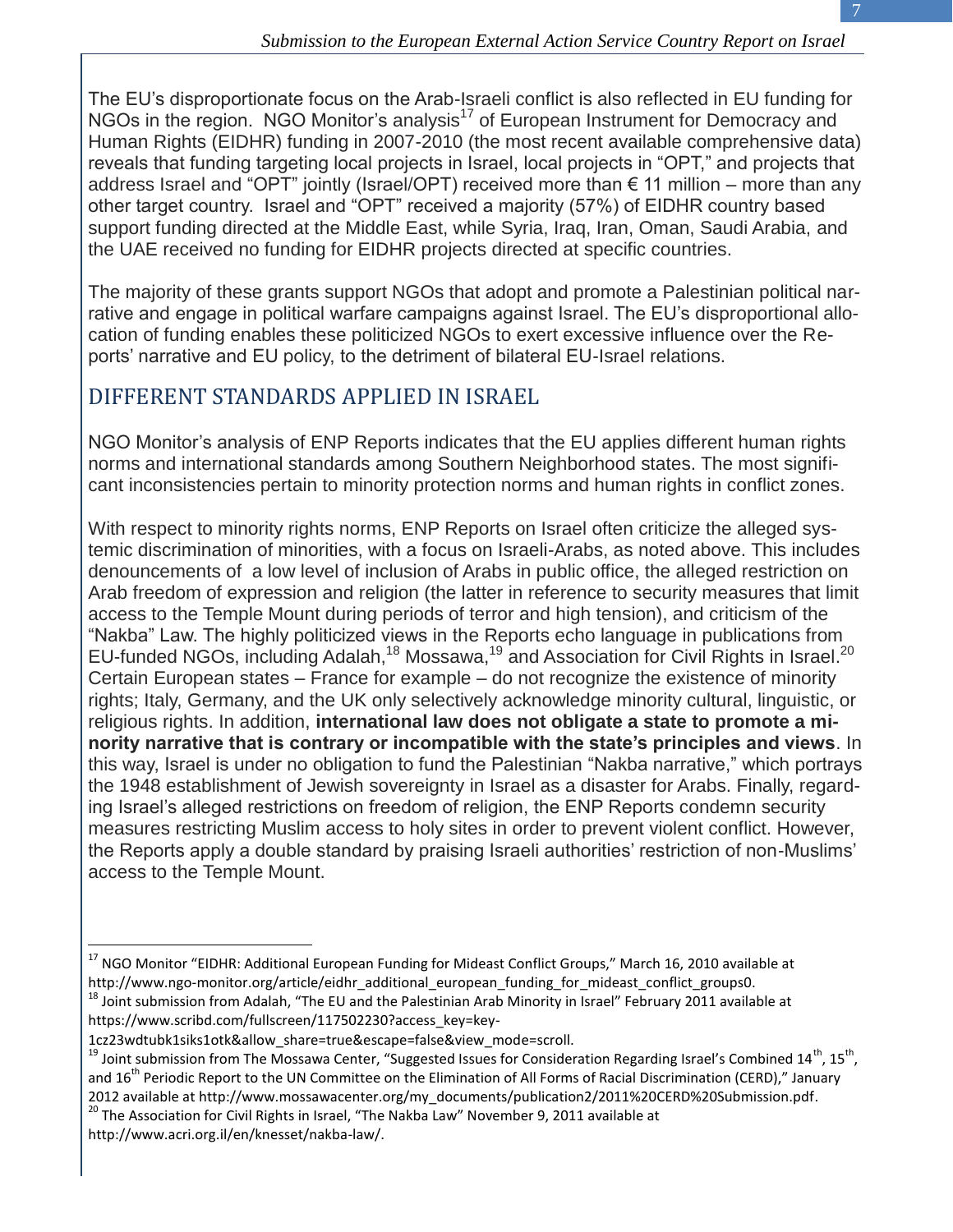No other state in the region expected to abide by the same minority protection standards as stipulated in the ENP Report on Israel. For instance, the Morocco ENP Reports discuss the Berber minority and focus almost exclusively on their linguistic rights and Morocco's duty to promote education in Amazigh language. Reports on the Palestinian Authority only marginally deal with the freedom of the Christian minority, praise the mere six seats out of 132 in the Legislative Council reserved for Christians, and neglect the existence of an Armenian minority. Reports on Turkey do not subject it to the same standards as Israel with regard to the treatment of the Kurdish, Armenian, and Christian minorities, despite Turkey's poor record of minority protection.

Furthermore, ENP Reports do not subject other states involved in conflict and ongoing territorial disputes to the same evaluation standards as Israel. Reports on Morocco, for instance, do not refer to the state's imposed security measures on the local population, deemed to be "occupied." Similarly, Reports on Turkey do not take a clear position on the country's military policies.

### **PART 2: CURRENT ISSUES**

#### ISRAEL CITIZENS UNDER ATTACK

#### *Operation Protective Edge*

 $\overline{a}$ 

On July 8, 2014, Israel launched Operation Protective Edge in response to intense rocket fire from Hamas in Gaza. The purpose of the operation was to seek out and destroy Hamas terrorist infrastructure, including rockets and tunnels from Gaza into Israel. During this operation, thousands of rockets and mortar shells were launched into Israel by terrorist organizations in Gaza, resulting in the deaths of six Israeli civilians, the wounding of hundreds, and the displacement of thousands.<sup>21</sup> Sixty-six Israeli soldiers were killed fighting in and around Gaza.

Throughout the conflict, highly politicized Israeli, Palestinian, and international NGOs issued numerous statements<sup>22</sup> advancing an anti-Israel political agenda. These NGOs made unverifiable claims, distorted international law, and continued to fuel the flames of the international delegitimization campaign against Israel. At the same time, NGOs did little to acknowledge or condemn deliberate Palestinian terrorist attacks against Israeli civilians or the use of Palestinian population centers and even UN installations to carry out terror activity and hide weapons.

As with the discredited 2009 Goldstone process, <sup>23</sup> NGOs initiated calls for a UN "fact-finding" investigation of the conflict and submitted statements to the UN that alleged "deliberate, sys-

<sup>21</sup> "Families abandon homes near Gaza border, head north" *The Times of Israel*, August 23, 2014 available at http://www.timesofisrael.com/defense-minister-idf-will-help-southerners-move-north/.

 $22$  NGO Monitor, "Analysis of NGO Agendas and Distortions on the Gaza Conflict," updated August 17, 2014 available at http://www.ngo-monitor.org/article/analysis\_of\_ngo\_agendas\_and\_distortions\_on\_the\_gaza\_conflict.

<sup>23</sup> Richard Goldstone, "Reconsidering the Goldstone Report on Israel and war crimes," *The Washington Post*, April 1, 2011 available at http://www.washingtonpost.com/opinions/reconsidering-the-goldstone-report-on-israel-and-warcrimes/2011/04/01/AFg111JC\_story.html.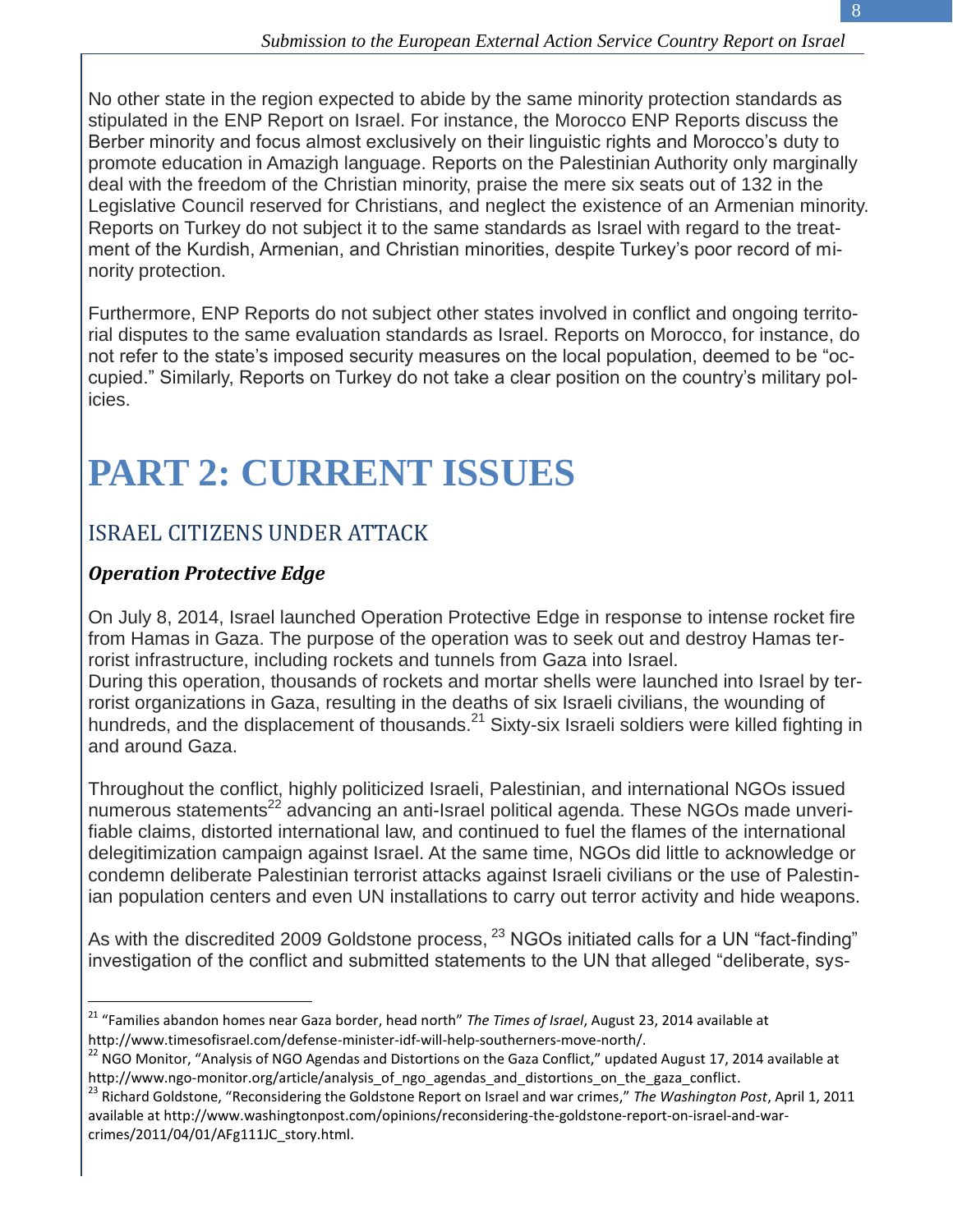tematic, and widespread targeting of Palestinian civilians"; "collective punishment"; "war crimes and crimes against humanity"; and "grave violations of international humanitarian law." These accusations were echoed in the UN Human Rights Council's (UNHRC) resolution, which created another Goldstone-like inquiry of Israel's conduct, to be headed by Professor William Schabas.<sup>24</sup> The EU delegate to the UNHRC described<sup>25</sup> the resolution as "unbalanced" and the inquiry as having "prejudged the findings even before it was formed."

One of the central questions sure to be addressed by the Schabas inquiry is that of casualty statistics. In this regard, the Palestinian narrative is articulated by three main NGOs that accuse Israel of deliberate attacks against large numbers of civilians: Israel-based B'Tselem and Gaza-based Palestinian Center for Human Rights (PCHR) and Al Mezan. These groups also work with the UN Office for the Coordination of Humanitarian Affairs (OCHA), as part of its "Protection Cluster."<sup>26</sup> Along with the Hamas-controlled Health Ministry in Gaza, these are the main sources for claims about casualty numbers.

The fact-finding methodologies of B'Tselem, PCHR, and Al Mezan are not in-line with best practices<sup>27</sup> for a human rights fact-finding investigation.

PCHR and Al-Mezan determine civilian status at Gaza hospitals and morgues. These NGOs do not conduct independent research on the status of a casualty. If there is no conclusive evidence, for instance a terrorist arriving with a weapon, these NGOs will ask biased sources, such as family or terrorist organizations, if the casualty was a member. These NGOs do not conduct<sup>28</sup> investigations into the background of casualties. Independent research concluded that some of these alleged "civilians" were actually members of terrorist groups.<sup>29</sup> In some cases, uniformed members of Hamas security forces were deemed "totally civilian" by these NGOs despite evidence that many were in fact terrorists.<sup>30</sup>

 $\overline{a}$ 

monitor.org/article/best\_practices\_for\_human\_rights\_and\_humanitarian\_ngo\_fact\_finding.

<sup>24</sup> Tovah Lazaroff, "Known Israel critic to lead UNHRC Gaza probe," *The Jerusalem Post*, August 11, 2014 available at http://www.jpost.com/Arab-Israeli-Conflict/UN-names-three-experts-to-Gaza-investigation-commission-370772#comment-1576920497.

<sup>&</sup>lt;sup>25</sup> Office of the High Commissioner of Human Rights, "Human Rights Council establishes Independent, International Commission of Inquiry for the Occupied Palestinian Territory," July 23, 2014 available at

http://www.ohchr.org/en/NewsEvents/Pages/DisplayNews.aspx?NewsID=14897&LangID=E.

<sup>&</sup>lt;sup>26</sup> NGO Monitor, "B'Tselem's Credibility in the UNOCHA Protection Cluster: Casualty and Legal Allegations in the 2014 Gaza War," August 20, 2014 available at http://www.ngo-

montor.org/article/b\_tselem\_s\_credibility\_in\_the\_unocha\_protection\_cluster\_casualty\_and\_legal\_allegations\_in\_the\_ga za\_war.

 $27$  Gerald M. Steinberg, Anne Herzberg, and Jordan Berman, "Best Practices for Human Rights and Humanitarian NGO Fact-Finding," Martinus Nijhoff Publishers (2012) available at http://www.ngo-

<sup>28</sup> "Numbers Game," *The New Republic*, May 6, 2009 available at http://www.newrepublic.com/article/politics/numbersgame.

 $<sup>9</sup>$  The Meir Amit Intelligence and Terror Information Center, "Preliminary, partial examination of the names of Palestinians</sup> killed in Operation Protective Edge and analysis of the ratio between terrorist operatives and non-involved civilians killed in error," July 28, 2014 available at http://www.terrorism-info.org.il/Data/articles/Art\_20687/E\_124\_14\_1121292827.pdf.

<sup>&</sup>lt;sup>30</sup> The Meir Amit Intelligence and Terror Information Center, "Mounting evidence indicates that during Operation Cast Lead (and in ordinary times) members of Hamas's internal security forces served as commanders and operatives in Hamas's military wing (Izz al-Din al-Qassam Brigades)," March 25, 2009 available at http://www.terrorisminfo.org.il/en/article/18297.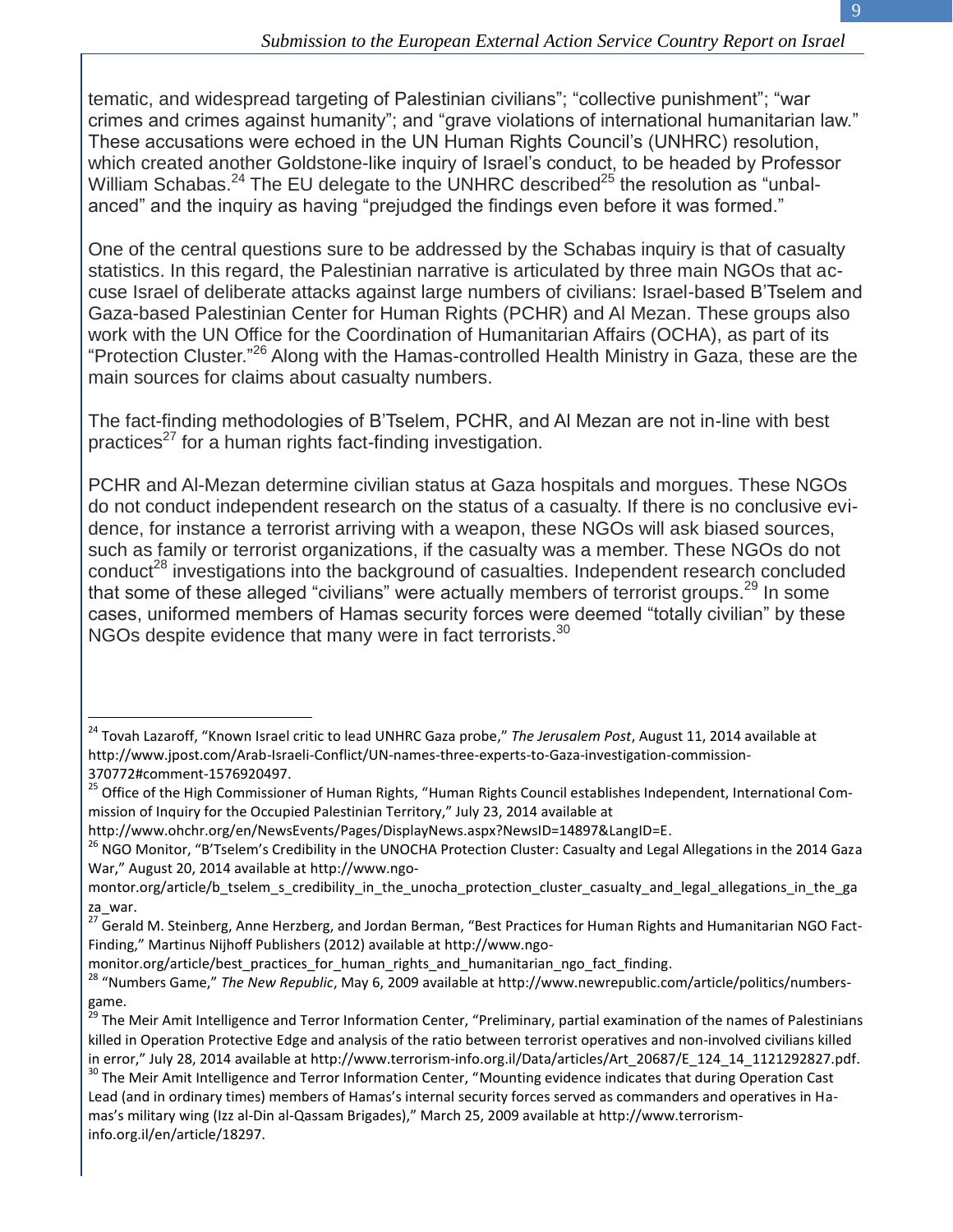It should also be noted, that the simplistic comparison of civilian death counts, which creates the impression that armed conflicts are merely a "numbers game,"<sup>31</sup> cannot serve as basis for accusations of violations of international law of the kind often heard in NGOs reports and statements. In actuality, according to international law, military objectives should be proportionate to the civilian harm caused. This test takes into account the subjective information that the military commander has at the time of the planning of an attack. However, NGOs have no capacity for assessing military objectives or the access to intelligence information possessed by the military commanders on the ground.

Furthermore, these NGOs have a history of inflating casualty statistics. During and after Operation Cast Lead (the December 2008 - January 2009 Gaza War), these groups published unsupported allegations that the vast majority of Palestinian casualties were civilians, claiming that the number of dead was 1,387 (B'Tselem), 1,417 (PCHR), and 1,410 (Al Mezan). The discredited Goldstone report repeated these numbers.

However, in a November 2010 interview<sup>32</sup> given by Hamas Interior Minister Fathi Hamad to the *Al-Hayat* newspaper, Hamad acknowledged that **600-700 Hamas members were killed in the Gaza fighting.** This is more than double the number of combatants acknowledged by the NGOs' and Goldstone's unreliable version of events, and halves the number of civilian deaths. There is no reason to suspect that Hamas and other Palestinian terror groups have operated differently during the most recent conflict.

#### *Kidnapping and murder of three Israeli teens*

On June 12, 2014, three Israeli teens were abducted $^{33}$  by Palestinian terrorists. Naftali Fraenkel (16), Gilad Shaer (16), and Eyal Yifrah (19) were kidnapped and subsequently murdered while attempting to hitchhike a ride to their homes.

Israel launched Operation Brother's Keeper in an attempt to locate and rescue the teens. During this operation, many Hamas leaders were arrested, including the leader of the terrorist  $\text{cell}^{34}$  that carried out the abduction.

On June 22, 2014, Israeli NGO B'Tselem initiated a campaign $^{35}$  to criticize Israel's rescue attempts. Even the campaign's name – "Hitching a ride"<sup>36</sup> – was an immoral and cynical exploitation of the kidnapping's circumstances. B'Tselem accused Israel of "cynically exploiting the deep concern for the abducted teens" to "implement sweeping actions which intensify harm to

<sup>31</sup> Anne Herzberg, "The Gaza Numbers Game," *The Jerusalem Post*, July 14, 2014, available at http://www.jpost.com/Opinion/Op-Ed-Contributors/The-Gaza-numbers-game-362782.

<sup>32</sup> "Hamas Admits 600-700 of its Men Were Killed in Cast Lead," *Ha'aretz*, November 9. 2010, available at

http://www.haaretz.com/news/diplomacy-defense/hamas-admits-600-700-of-its-men-were-killed-in-cast-lead-1.323776. <sup>33</sup> William Booth and Ruth Eglash, "Israel says 3 Missing Teens Were Kidnapped By a Terrorist Group," *The Washington*  Post, July 14, 2014, available at http://www.washingtonpost.com/world/middle\_east/israel-searches-for-teens-who-wentmissing-in-the-west-bank-on-thursday/2014/06/14/d60a0778-f3df-11e3-a4a8-8ac203a4c406\_story.html.

<sup>34</sup> "Palestinian Suspect Held over Kidnap Murders of 3 Israelis: Police," *Yahoo News*, August 5, 2014, available at http://news.yahoo.com/palestinian-suspect-held-over-kidnap-murders-3-israelis-232132557.html.

 $35$  B'Tselem. (2014, June 6) Hitching a Ride. [Photograph] Retrieved from

https://www.facebook.com/photo.php?fbid=10152127798401570&set=a.416625281569.201864.169981156569&type=1 &theater.

 $36$  Ibid.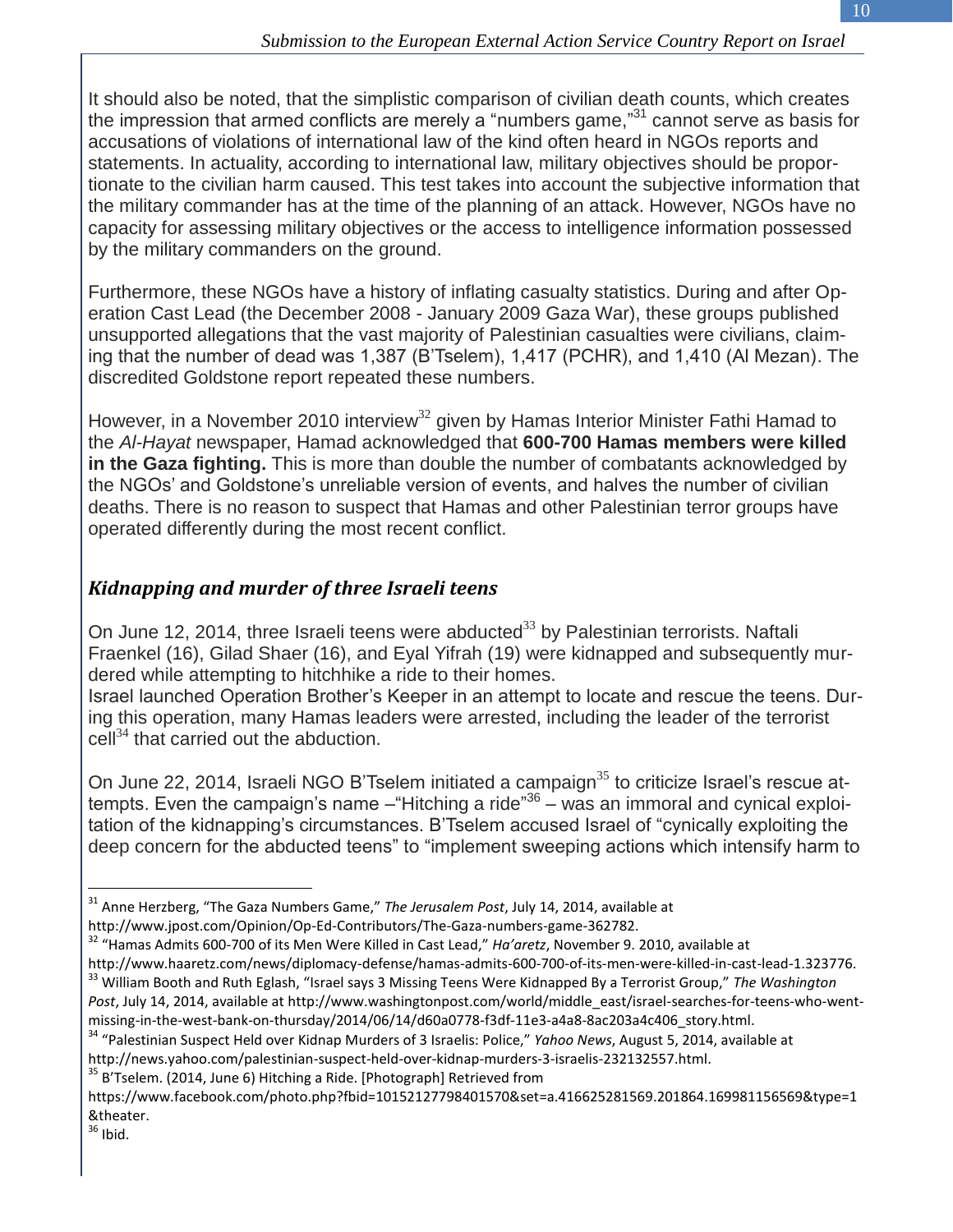the human rights of Palestinians." The posters B'Tselem created to accompany the campaign featured pictures of Prime Minister Benjamin Netanyahu and Defense Minister Moshe Yaalon, reflecting the NGO's partisan, political agenda.

On June 30, 2014, the bodies of the three teenagers were found<sup>37</sup> north of Hebron, and it was revealed that they were murdered immediately after their abduction. Despite extensive efforts of Israeli forces, the murderers were not located until September 23. They were killed after opening fire on Israeli forces.

#### *Attacks against Israeli civilians*

Even before the events that began in June 2014, which lead to Operations Brother's Keeper and Protective Edge, Israeli civilians faced unrelenting terror attacks in 2014. According to the General Security Services (GSS), between January and May 2014, there were 670 attacks on Israeli civilians.<sup>38</sup> This includes 131 rockets and mortar shells launched into Israel from Gaza and two rockets launched from the Sinai desert at the city of Eilat in February 2014.<sup>39</sup> On the eve of the Jewish holiday of Passover, a terrorist shot and killed an Israeli man driving his family to a Passover Seder.<sup>40</sup> In June, a large increase in terror attacks lead up to the start of Operation Protective Edge.

In addition, there were numerous incidents of rock and firebomb throwing, in addition to IED and small arms attacks. GSS data shows that in May 2014 alone there were 14 IED attacks, 88 firebombing incidents, and 4 small arms attacks. Stone throwing continues to be a significant security threat.<sup>41</sup> On August 23, 2014 a car was stoned north of Hebron.<sup>42</sup> The Israeli civilian driving was critically wounded after being hit in the head by a melon-sized rock and his vehicle overturned; his wife and infant daughter were not seriously wounded.

In late October 2014, a number of indiscriminate attacks were perpetrated against Israeli civilians, including vehicular attacks and stoning of public transportation shared equally by Jews and Arabs. On October 22, a 21-year old Palestinian rammed his car into a group of passengers waiting at the Ammunition Hill Light Rail station. The attack left two dead, including a three-month old baby, and seven injured.

On October 30, Jewish activist Yehuda Glick was shot and seriously injured in an assassination attempt. The main suspect was later shot and killed while resisting arrest.

<sup>37</sup> "Bodies of Three Kidnapped teenagers found; Netanyahu Calls Families." *The Times of Israel*, June 30, 2014, available at http://www.timesofisrael.com/bodies-of-three-kidnapped-teens-found/.

<sup>&</sup>lt;sup>38</sup> Israel Security Agency, "Terror Data and Trends:Reports,"

http://www.shabak.gov.il/English/EnTerrorData/Reports/Pages/default.aspx.

 $39$  Israel Security Agency, "Terror Data and Trends: Monthly Summary- February 2014,"

http://www.shabak.gov.il/English/EnTerrorData/Reports/Pages/Report0214.aspx.

<sup>40</sup> Yifa Yaakov, "West Bank Shooting Victim Named as Baruch Mizrahi, 47," *The Times of Israel*, April 15, 2014, available at west-bank-shooting-victim-named-as-baruch-mizrahi.

<sup>41</sup> Israel Security Agency, "Terror Data and Trends: Monthly Summary- May 2014,"

http://www.shabak.gov.il/English/EnTerrorData/Reports/Pages/Monthlysummary0514.aspx.

 $42$  Shlomo Petrokovsky, "Rocks are Just as Dangerous as Gun and Rocket Fire," (Hebrew), August 24, 2014, available at http://www.inn.co.il/News/News.aspx/282574.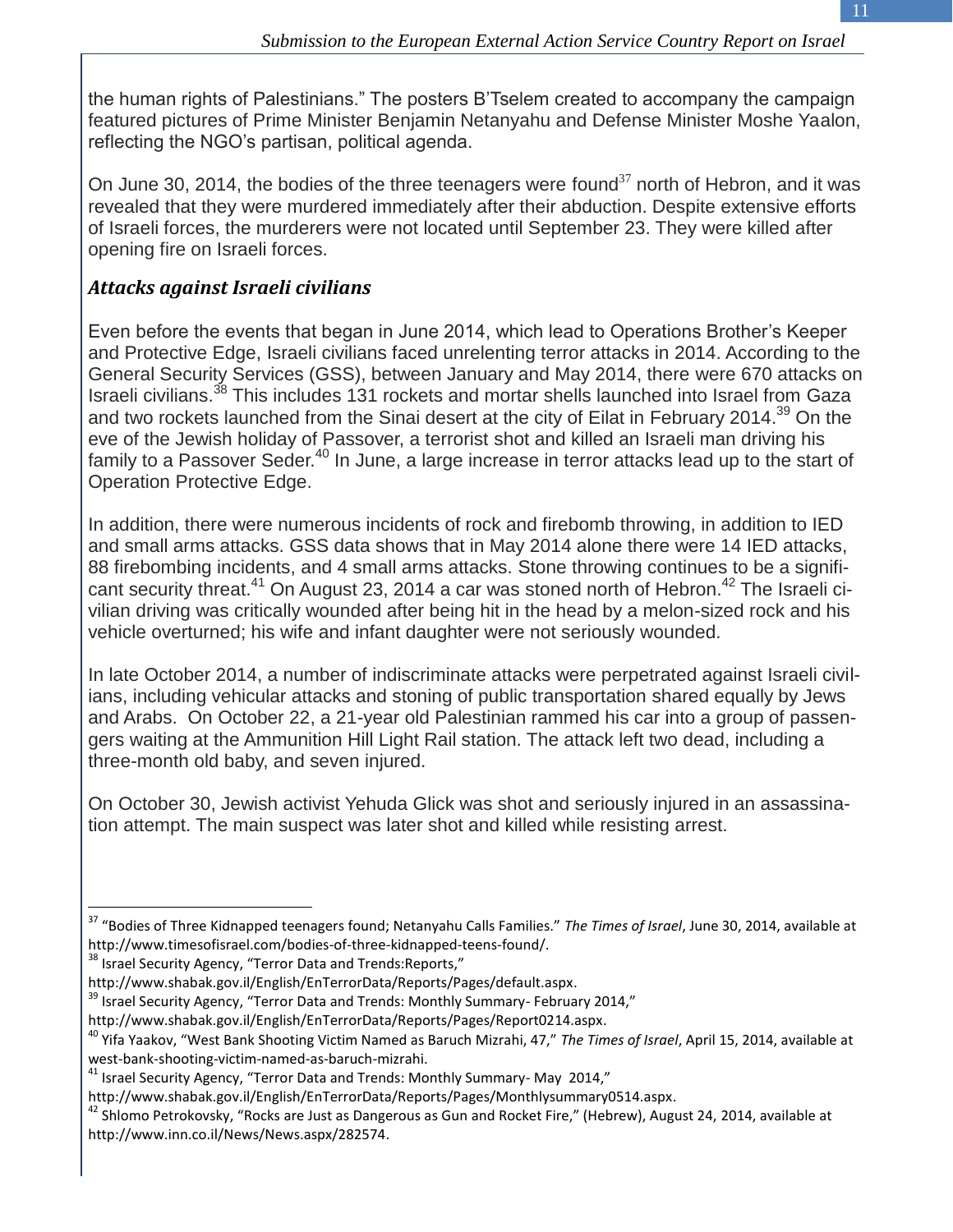Unrest and high tension continued during the first three weeks of November, when nine Israelis were killed and 23 injured in various vehicular, stoning, and stabbing attacks by Palestinians. This violence peaked on November 18, when two Palestinian men from East Jerusalem entered a synagogue in the Har Nof neighborhood of Jerusalem during morning prayers, opened fire and attacked the worshippers with axes. Four worshippers were killed and eight others wounded, four seriously. A Druze police officer was also killed.

These and other blatant violations of Israeli human rights are largely ignored by NGOs, contributing to a distorted narrative of the conflict and an erosion of human rights protections.

#### **VIOLENCE AGAINST PALESTINIANS/ "PRICE TAG" ATTACKS**

In 2014 vandalism attacks against Palestinian communities ("Price Tag" attacks) continued. While any violent activity is of concern, the number of alleged attacks by Jews against Palestinians is miniscule compared to the number of attacks against Israelis, as discussed above. ENP Progress Reports on Israel give the opposite impression, however, due to claims provided by NGOs such as Al-Haq $^{43}$  and Mossawa. $^{44}$ 

The murder of Mohammad Abu Khdeir is a notable exception. On July 2, 2014, Mohammad Abu Khdeir was abducted from the east Jerusalem neighborhood of Shoafat by three Israelis – an adult and two minors.<sup>45</sup> The three kidnappers proceeded to a forest on the outskirts of Jerusalem where they beat and burned him to death. When word of his murder spread, massive rioting ensued in Arab neighborhoods of Jerusalem, damaging infrastructure and leading to attacks on police.<sup>46</sup> Riots also spread to Arab-Israeli towns throughout Israel. Israeli police swiftly arrested a number of suspects four days after the murder. Three of these

suspects confessed and claimed they acted out of "revenge" for the murder of the three Israeli teens.<sup>47</sup> The suspects are now in custody awaiting trial. The murder of Mohammad Abu Khdeir was condemned by Prime Minister Netanyahu, as well as by members of Knesset from across the political spectrum.<sup>48</sup>

Publications from political opposition NGOs that attempt to pressure Israel by accusing it of human rights abuses have frequently made false claims regarding the Israeli government's response to "Price Tag" attacks. Contrary to the NGO claims, the Israeli government and

<sup>&</sup>lt;sup>43</sup> Al-Haq, "Al-Haq Submission to the EU on its 2014 ENP Progress Report on Israel," October 15, 2014, available at http://www.alhaq.org/advocacy/targets/european-union/863-al-haq-submission-to-the-eu-on-its-2014-enp-progressreport-on-israel.

<sup>&</sup>lt;sup>44</sup> The Mossawa Center, "Mossawa's Briefing Paper for the ENPI Progress Report on Israel," October15, 2013, available at http://www.mossawacenter.org/my\_Documents/pic002/ENP\_Report\_with\_Annex\_1\_and\_2.pdf.

<sup>45</sup> Ilan Ben Zion and Lazar Berman, "Arab Teen Killed in Capital; Revenge Attack Suspected," *The Times of Israel,* July 2, 2014, available at http://www.timesofisrael.com/palestinian-teen-said-found-dead-in-jerusalem-forest/.

<sup>46</sup> Yifa Yaakov and Itamar Sharon, "East Jerusalem Riots Spread to Arab Israel Towns," *The Times of Israel*, July 5, 2014, available http://www.timesofisrael.com/taybe-tira-residents-clash-with-security-forces/.

<sup>47</sup> Attalia Somfalvi, Omri Efraim, and Itay Blumental, "Three Suspects in Murder of Arab Teen Confess to Crime," *Yedioth Ahronot,* July 7, 2014, available at http://www.ynetnews.com/articles/0,7340,L-4538864,00.html.

<sup>48</sup> Lahav Harkov, "MKs Unanimously Condemn Murder of Muhammad Abu Khdeir and Shelly Dadon," *The Jerusalem Post*, July 6, 2014, available at http://www.jpost.com/National-News/MKs-unanimously-condemn-murder-of-Muhammad-Abu-Khdeir-and-Shelly-Dadon-361679/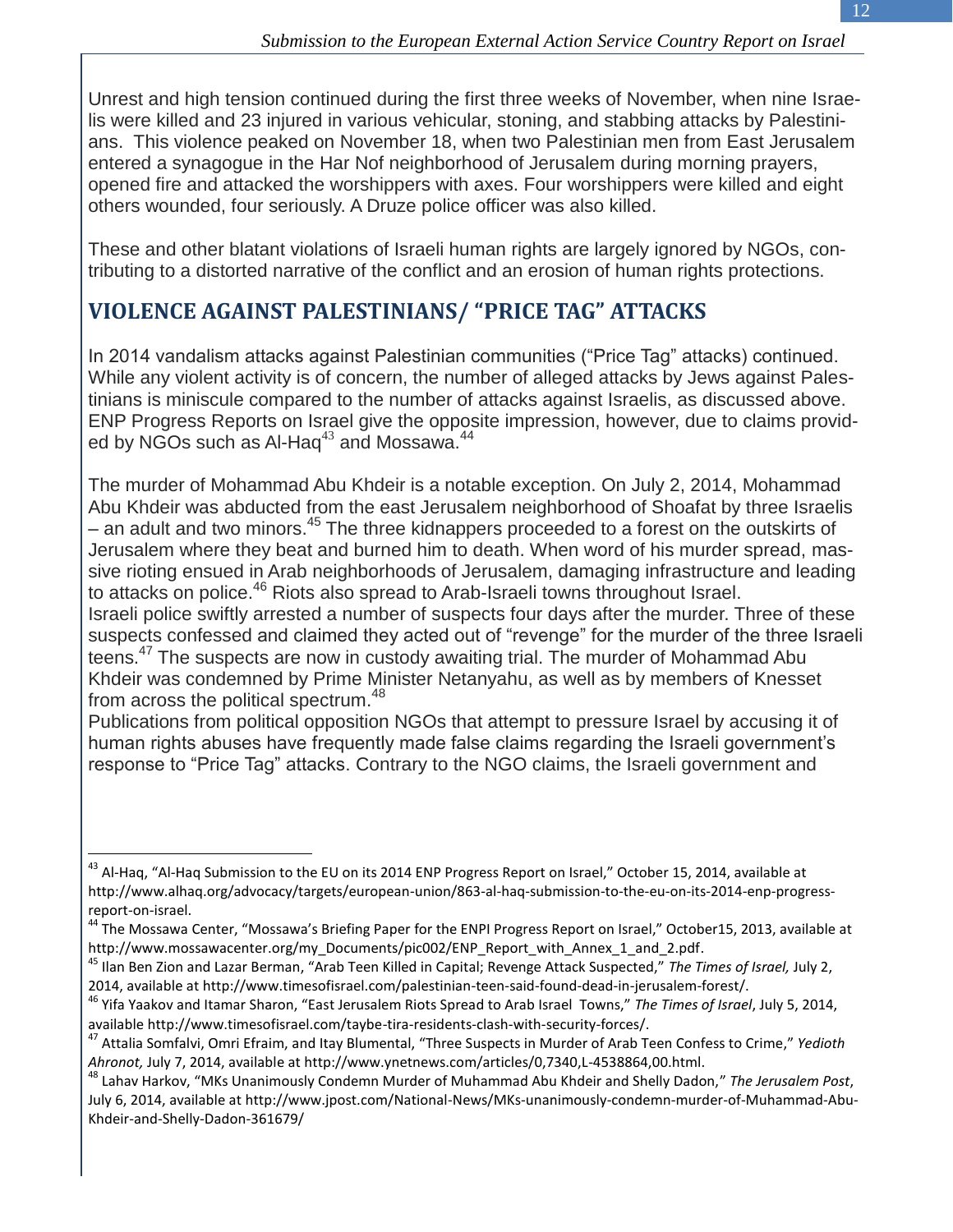Knesset<sup>49</sup> repeatedly condemned these attacks in 2014.<sup>50</sup> Treasury Minister Yair Lapid even called these attacks "terrorism."

According to Yesh Din, the "IDF and the Israel Police do not provide the necessary protection to Palestinians attacked by Israeli civilians."<sup>51</sup> In fact, the Israeli police and prosecutor's office have arrested and indicted a number of suspects. These include: 1) July 8, 2014, an Israeli man indicted for slashing the tires of dozens of car in the Israeli Arab village of Abu Ghosh and for spraying racist graffiti on walls in the village;<sup>52</sup> 2) May 28, 2014, a young man indicted for slashing the tires of cars owned by Arab Israelis;<sup>53</sup> and 3) February 5, 2014, three Israelis indicted for burning cars<sup>54</sup> and spraying graffiti in a Palestinian village in the northern West Bank, among other cases. 55

#### **ISRAEL AS A JEWISH STATE**

 $\overline{a}$ 

ENP Reports on Israel have in the past expressed the concern about the definition of Israel as a Jewish State as implying inherent discrimination of non-Jewish minorities. Several NGOs support this view, including Adalah<sup>56</sup> and Mossawa.<sup>57</sup>

These NGOs take issue with Israel's "Law of Return," which allows direct citizenship to Jewish immigrants. While international law prohibits the discrimination against one cultural, ethnic or religious group in specific, there is no norm that impedes a state from identifying its cultural and national character with one national community, to which it may accord privileges in the acquisition of citizenship and rights – as repeatedly stated by the Israeli High Court of Justice.

This is the essence of the nation-state, common to several European countries, including Italy and Ireland, which recognize privileges in the automatic acquisition of citizenship to individuals of Irish or Italian descent, respectively. By comparison, Reports do not comment on Tur-

<sup>&</sup>lt;sup>49</sup> Isaac Herzog. (2013, April 30). The Writing was on the Wall. (Hebrew) [Photograph] Retrieved from https://heil.facebook.com/IsaacHerzogKneset/photos/a.638337189542582.1073741840.161648040544835/728074667235500/?typ  $e=1$ 

<sup>50</sup> Idan Kollar, "Lieberman Denounced the "Price Tag" and Attacked the Arab MKs, " (Hebrew) *Galgalatz*, April 20, 2014, available at http://glz.co.il/1064-40857-he/Galatz.aspx.

<sup>&</sup>lt;sup>51</sup> Yesh Din, "Indictment: Settlers Attacked Palestinian Boy, Beat Him, Threw Stones at Him and Set Their Dog on Him," February 19, 2013, available at http://www.yesh-din.org/infoitem.asp?infocatid=272.

<sup>52</sup> Noam Dvir, "A Year After the "Price Tag" in Abu Gosh- Charges," (Hebrew) *Yedioth Achronot*, June 8, 2014, available at http://www.ynet.co.il/articles/0,7340,L-4527951,00.html.

<sup>53</sup> Achiya Rabid, "14 Suspicions of "Price Tag" are Brought to One Indictment," (Hebrew), *Yedioth Achronot,* May 8, 2014, available at http://www.ynet.co.il/articles/0,7340,L-4524736,00.html.

<sup>54</sup> Naama Cohen Friedman, "Charges of "Price Tag": Palestinian Cars Torched," (Hebrew) *Yedioth Achronot*, February 5, 2014, available at http://www.ynet.co.il/articles/0,7340,L-4485093,00.html.

<sup>&</sup>lt;sup>55</sup> Achiya Rabid, Raanan Ben Tzur, Hasan Shala'an, and Noam Dvir, "Setters with Flammable Material, On Way to Building Inspector," *Yedioth Achronot* (Hebrew), January 10, 2014, available at http://www.ynet.co.il/articles/0,7340,L-4475263,00.html.

<sup>&</sup>lt;sup>56</sup> Adalah, "The Inequality Report: The Palestinian Arab Minority in Israel," March 2011, available at https://www.scribd.com/fullscreen/117503114?access\_key=key-

<sup>24</sup>s6e33nqtlyiahjygw&allow\_share=true&escape=false&view\_mode=scroll.

<sup>&</sup>lt;sup>57</sup> The Mossawa Center, "Mossawa's Briefing Paper for the ENPI Progress Report on Israel," October15, 2013, available at http://www.mossawacenter.org/my\_Documents/pic002/ENP\_Report\_with\_Annex\_1\_and\_2.pdf.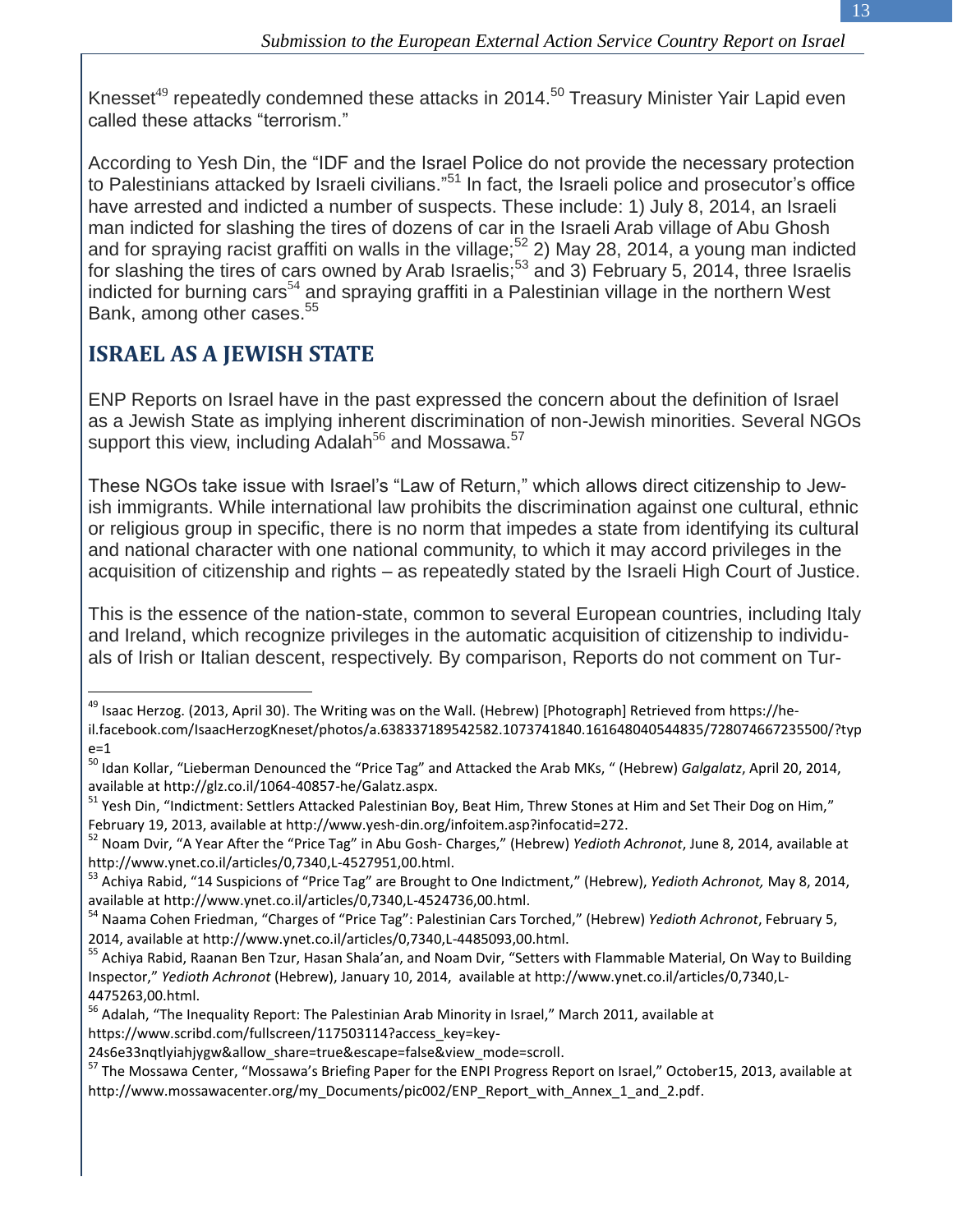key's definition as the state of the Turkish nation, the Palestinian Authority's endorsement of pan-Arabic aspirations and of a clear Arab and Islamic national identity, and Morocco's designation of Islam as the religion of the state and Arabic as first language.

#### **FREEDOM OF EXPRESSION**

Israeli NGOs such as the Association for Civil Rights in Israel (ACRI) and Adalah have issued reports that claim the Israeli government "escalated its attacks on expression of dissenting opinions," citing a number of laws which they term "restrictive bills," "discriminatory laws"<sup>58</sup> or "Anti-Democratic Initiatives."<sup>59</sup> Examples include the "Anti-boycott Law," which permits the filing of civil suits against individuals and groups calling for boycotts of Israel; the "Nakba Law," which denies state funding for events marking Israeli Independence Day as a day of mourning; and proposed "NGO Foreign Funding Bills," which sought to limit foreign government funding for Israeli NGOs. These groups claim these bills harm the "freedom of expression and association."

In contrast to their claims, these bills do not prevent in any way the holding and expression of opinions.<sup>60</sup> Israeli citizens are free to commemorate the "Nakba."The "Anti-boycott Law" has not yet been implemented, pending a decision by the Israel High Court of Justice (HCJ) on its legality.<sup>61</sup> Most of the various NGO funding bills did not pass the initial stages of the legislation process, and have no impact on NGO activities. It should be noted that only in the case of Israel, does an ENP report discuss a bill that was merely proposed but did not pass parliamentary voting.

The sole legislation on foreign government funding for NGOs that was put into law was the "Transparency Law" (2011), which requires NGOs to file quarterly reports on foreign government funding they receive. This law serves as a model of real-time transparency, and allows the Israeli public to know the extent of foreign funding for NGOs.

#### **THE BEDOUINS**

 $\overline{a}$ 

Complex issues related to the unrecognized Bedouin villages in the Negev have become highly politicized by NGOs. Allegations of human rights violations are often unsupported and stripped of context. The multi-dimensional relationship between the Israeli government and the Bedouin population, coupled with the complex and at times unclear land registration and land tenure legacy of the Ottoman Empire and the British mandate, have compounded the issue.

The Negev Bedouin population lives a semi-nomadic life inside Israel's borders, making it difficult to deliver services and collect revenue and information. One of the six Israeli civilians killed during Operation Protective Edge was Ouda Lafi al-Waj, a Bedouin civilian living in an

<sup>58</sup> Adalah, "Discriminatory Laws in Israel," available at http://adalah.org/eng/Israeli-Discriminatory-Law-Database/ <sup>59</sup> The Association for Civil Rights in Israel, "Anti-Democratic Initiatives," available at

http://www.acri.org.il/en/category/democracy-and-civil-liberties/anti-democratic-legislation/.

<sup>60</sup> NGO Monitor, "Israeli NGOs: Foreign Funding, Transparency, and Knesset Legislation," http://www.ngo-

monitor.org/article/ngo\_transparency\_boycotts\_and\_knesset\_legislation.

<sup>61</sup> Revital Hovel, "State Defends Anti-Boycott Law: Freedom of Expression in Israel Isn't Like the U.S," *Ha'aretz*, February 16, 2014, available at http://www.haaretz.com/news/national/.premium-1.574597.